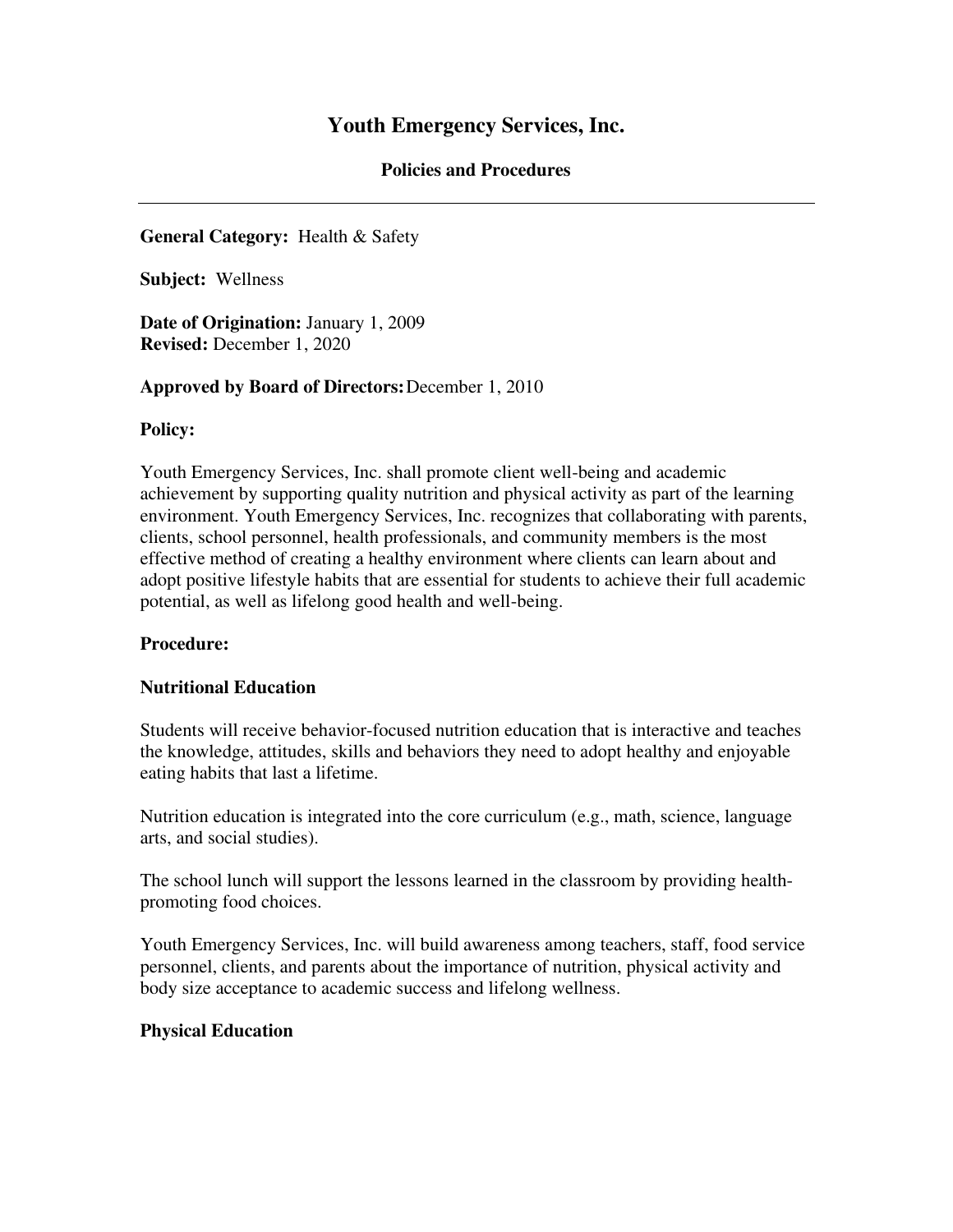Students will receive behavior-focused physical education that actively engages all clients, regardless of skill level, and that teaches the knowledge, attitudes, skills and behaviors that clients need to adopt and enjoy a physically active lifestyle. Physical activity programs are carried out in environments that reflect respect for body size differences and varying skill levels.

Physical activity will focus on individual activities in addition to competitive and noncompetitive team sports.

Youth Emergency Services, Inc. will provide an environment that encourages safe and enjoyable activity for all students, including those who are not athletically gifted.

Teachers and other agency staff will not use physical activity (e.g. running, laps, pushups) or withhold opportunities for physical activity (e.g. recess, physical education) as punishment.

Clients will be given opportunities for physical activity during the school day and within the residential treatment setting through the integration of physical activity into the academic curriculum and recreation.

Clients will receive 120 minutes per week of physical and recreational activity between the school and the residential treatment setting.

# **Nutrition Standards for All Foods Available on Each School Campus during the School Day**

Youth Emergency Services, Inc. shall use the *Dietary Guidelines for Americans,* the USDA School Meal Program requirements, and the criteria for the USDA Healthier US School Challenge when deciding what foods and beverages will be available to students through:

Vending Machines, a la carte, snacks, and student stores

Classroom snacks will feature healthy choices

Youth Emergency Services, Inc. shall provide appealing and attractive meals to clients that offer a variety of fruits and vegetables and ensures that half of the served grains are whole grain.

Youth Emergency Services, Inc. will promote healthy foods – including fruits, vegetables, whole grains, and low-fat dairy products.

Menus are planned with input from clients and include local, cultural, and ethnic favorites of clients.

Hazard Analysis and Critical Control Points (HACCP) guidelines are implemented.